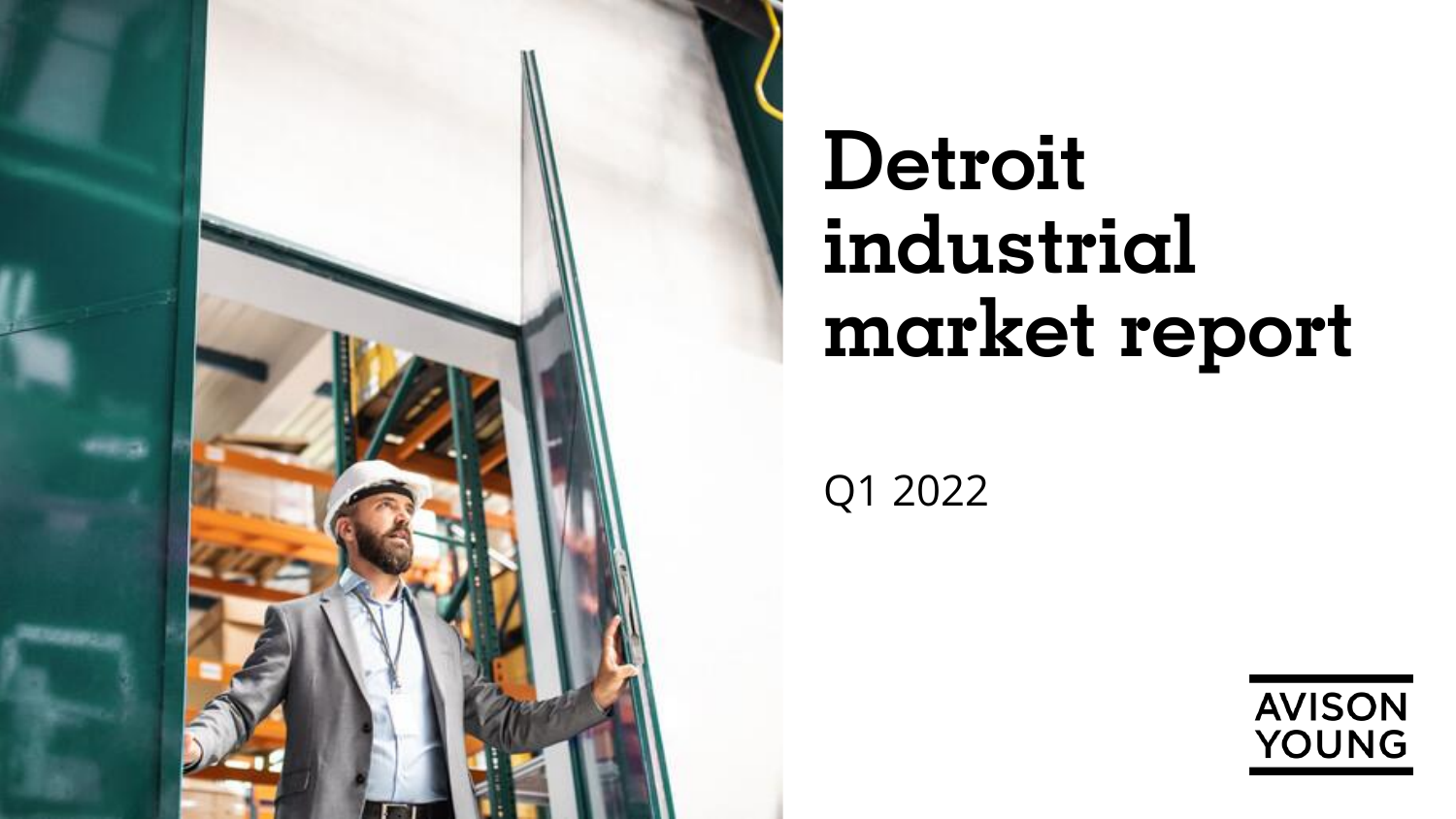### **Industrial market trends**

### **Automotive industry changing**

The automotive industry continues to be a driving force within the Detroit market however with the evolution to Electric Vehicles, it will be important for the health of the Southeast Michigan industrial market to see how the supplier base pivots to the new business model.

**Surge in development**

Detroit's industrial market is seeing a surge in development in Wayne County and near city center largely being driven by lower land cost, access to labor and incentives. Several large project have been announced throughout the first quarter of 2022, a strong indictor of the overall health of the market.

**01 02 03 Speculative Construction**

> Detroit historically was very conservative regarding speculative construction however that has since changed with several project underway being developed on a speculative basis highlighting the confidence within the market.

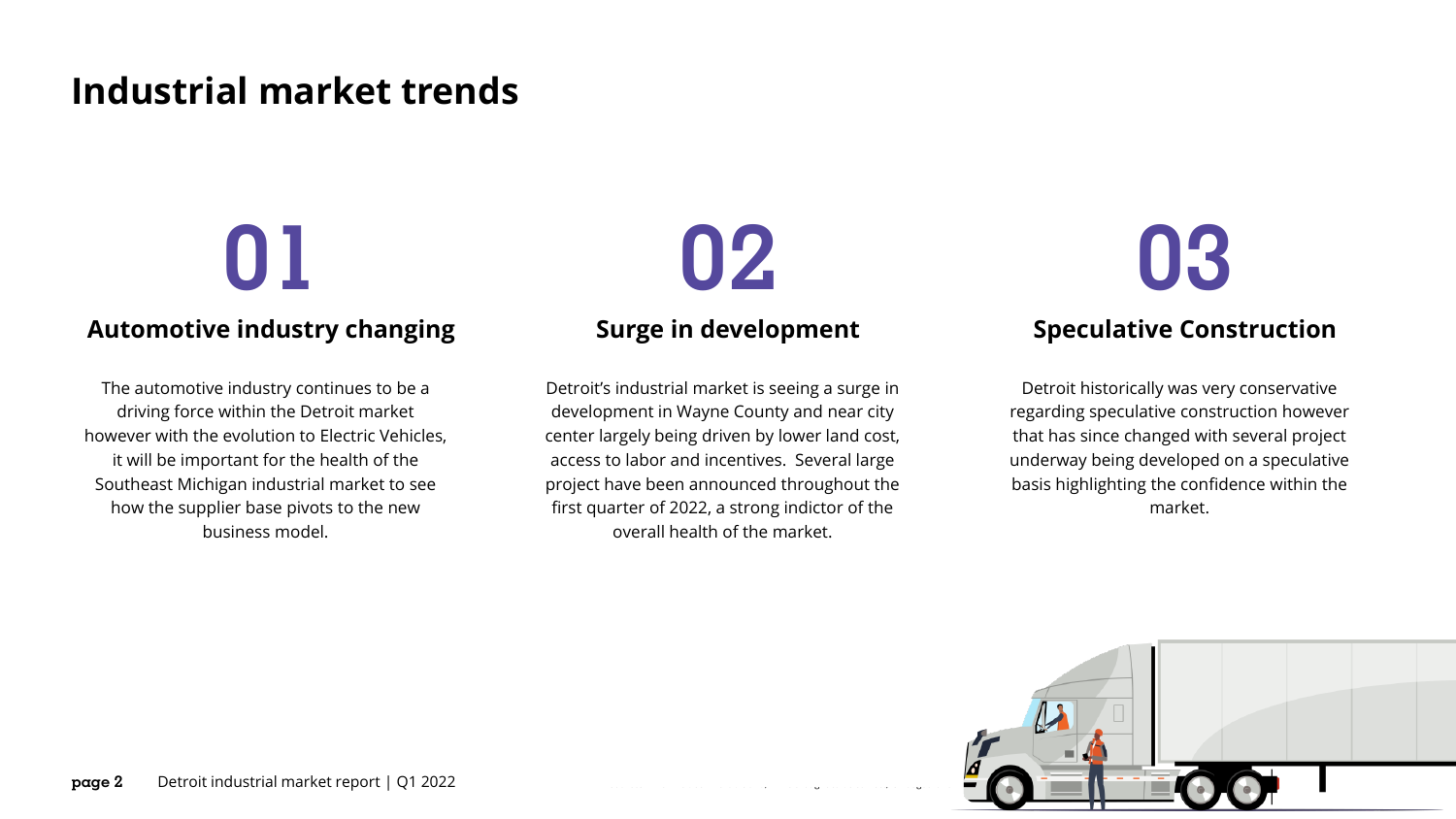### **Industrial market indicators**



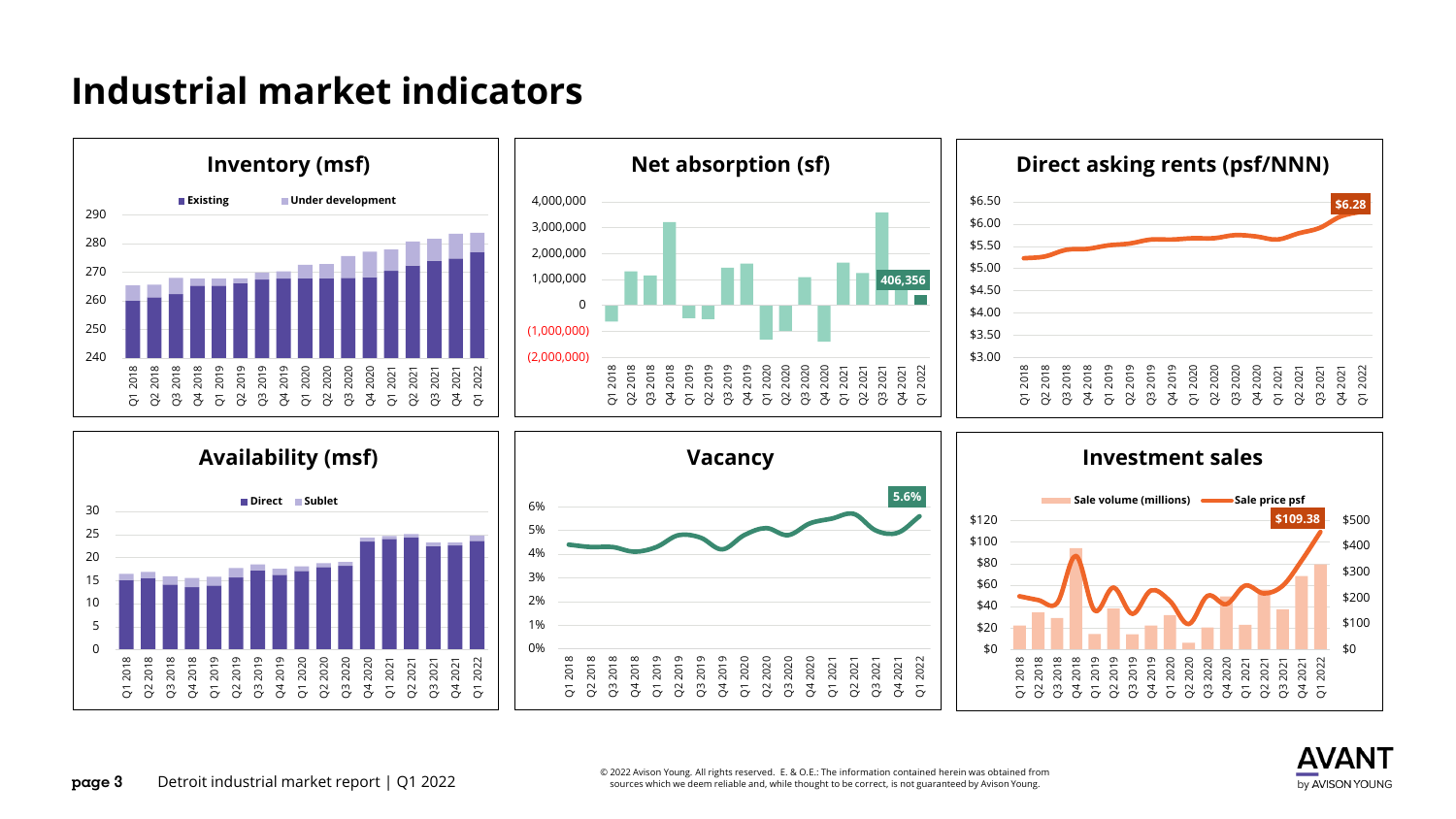## **Industrial market activity**

#### **Recent leasing activity**

| Tenant name              | Address                         | Sign date | <b>Size</b> | Transaction type | Lease type |
|--------------------------|---------------------------------|-----------|-------------|------------------|------------|
| Unknown Tenant           | 17991 Wahrman Rd New Boston     | Jan 2022  | 351,520     | New              | Direct     |
| Gardner White Furniture  | 6500 14 Mile Rd Warren          | Feb 2022  | 160,800     | <b>New</b>       | Direct     |
| Accuflex Industrial Hose | 36501 Van Born Rd Romulus       | Feb 2022  | 132.033     | Renewal          | Direct     |
| LG Energy                | 12350 Sears Dr Livonia          | Mar 2022  | 125,262     | <b>New</b>       | Direct     |
| TRIGO                    | 2430 E Walton Blyd Auburn Hills | Jan 2022  | 102.377     | New              | Direct     |

#### **Recent sales activity**

| Buyer                              | Address                       | Sale date | Sale price    | Sale price psf | Seller                 |
|------------------------------------|-------------------------------|-----------|---------------|----------------|------------------------|
| Stockbridge Capital Group          | 17991 Wahrman Rd New Boston   | Mar 2022  | \$166,262,433 | \$221          | Hillwood               |
| Stockbridge Capital Group          | 33701 Prescott St Romulus     | Mar 2022  | \$53,075,663  | \$212          | Hillwood               |
| <b>Foundation Capital Partners</b> | 3600 Giddings Rd Auburn Hills | Jan 2022  | \$38,050,000  | \$85           | George Johnson Company |
| ZF Group North American Operations | 2900 Busha Hwy Marysville     | Jan 2022  | \$28,600,000  | \$42           | Chrysler               |

#### **Large contiguous space availabilities (Class A, over 500,000 sf)**

| Address                            | Submarket         | Block size | Asking rent |  |
|------------------------------------|-------------------|------------|-------------|--|
| 10160 Assembly Park Dr Wixom       | Northwest Suburbs | 741.993    | \$6.95      |  |
| 2100 S Opdyke Rd Auburn Hills      | I-75 Corridor     | 713,796    | \$6.95      |  |
| 42060 Ecorse Rd Van Buren Township | Downriver         | 659,589    | \$7.25      |  |
| 6500 14 Mile Rd Warren             | East              | 595,368    | \$5.75      |  |

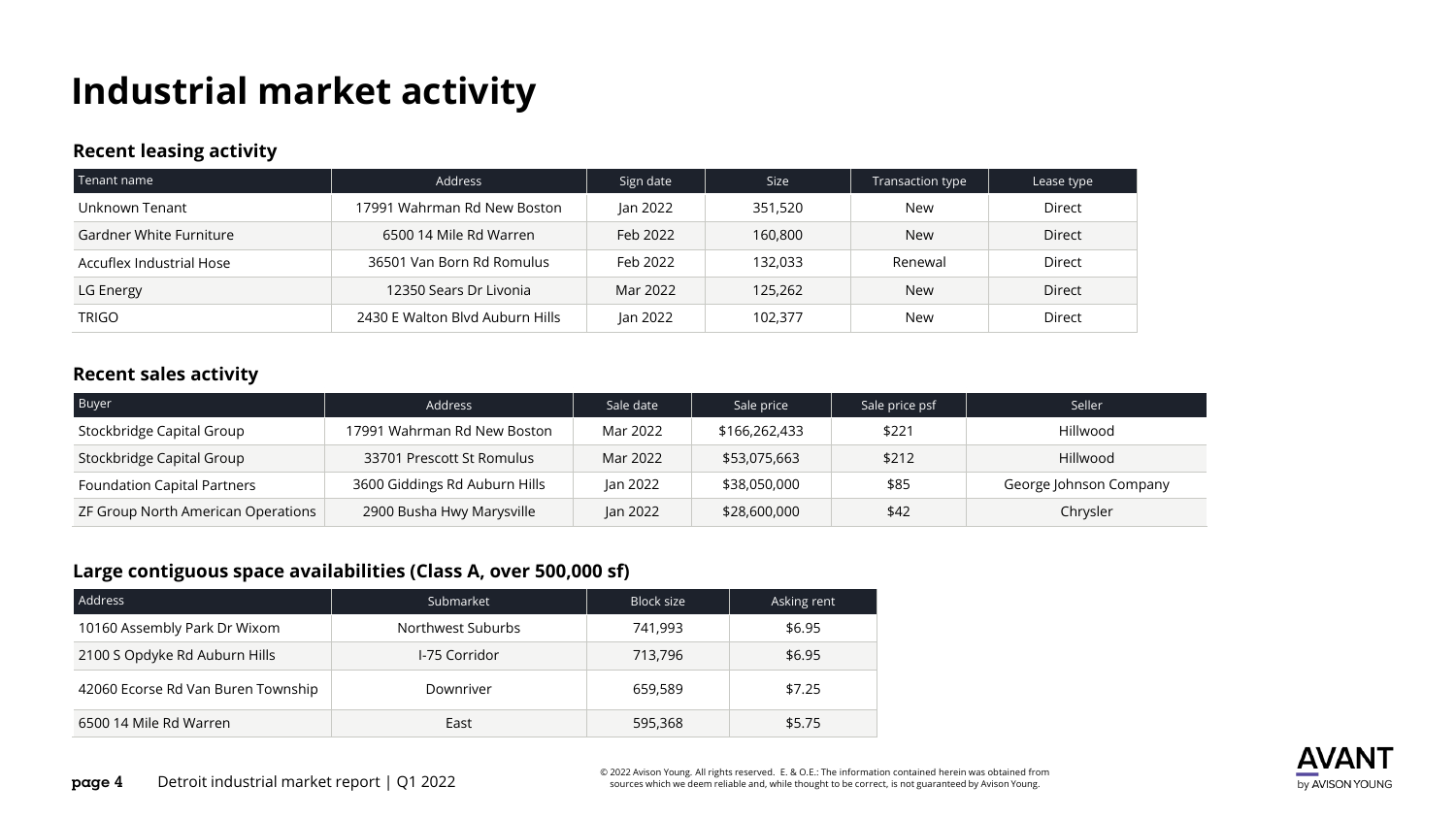### **Industrial market stats**

| <b>By Product Type</b>   | Inventory (sf) | Vacancy | <b>Leasing Activity</b> | <b>YTD Absorption</b> | <b>SF Under Construction</b> |
|--------------------------|----------------|---------|-------------------------|-----------------------|------------------------------|
| Warehouse / Distribution | 242,135,345    | 5.10%   | 1,422,088               | 44,946                | 4,737,026                    |
| Manufacturing            | 213,018,025    | 3.90%   | 398,261                 | 576,306               | 662,605                      |
| Market Total             | 455,153,370    | 4.50%   | 1,820,349               | 621,252               | 5,399,631                    |